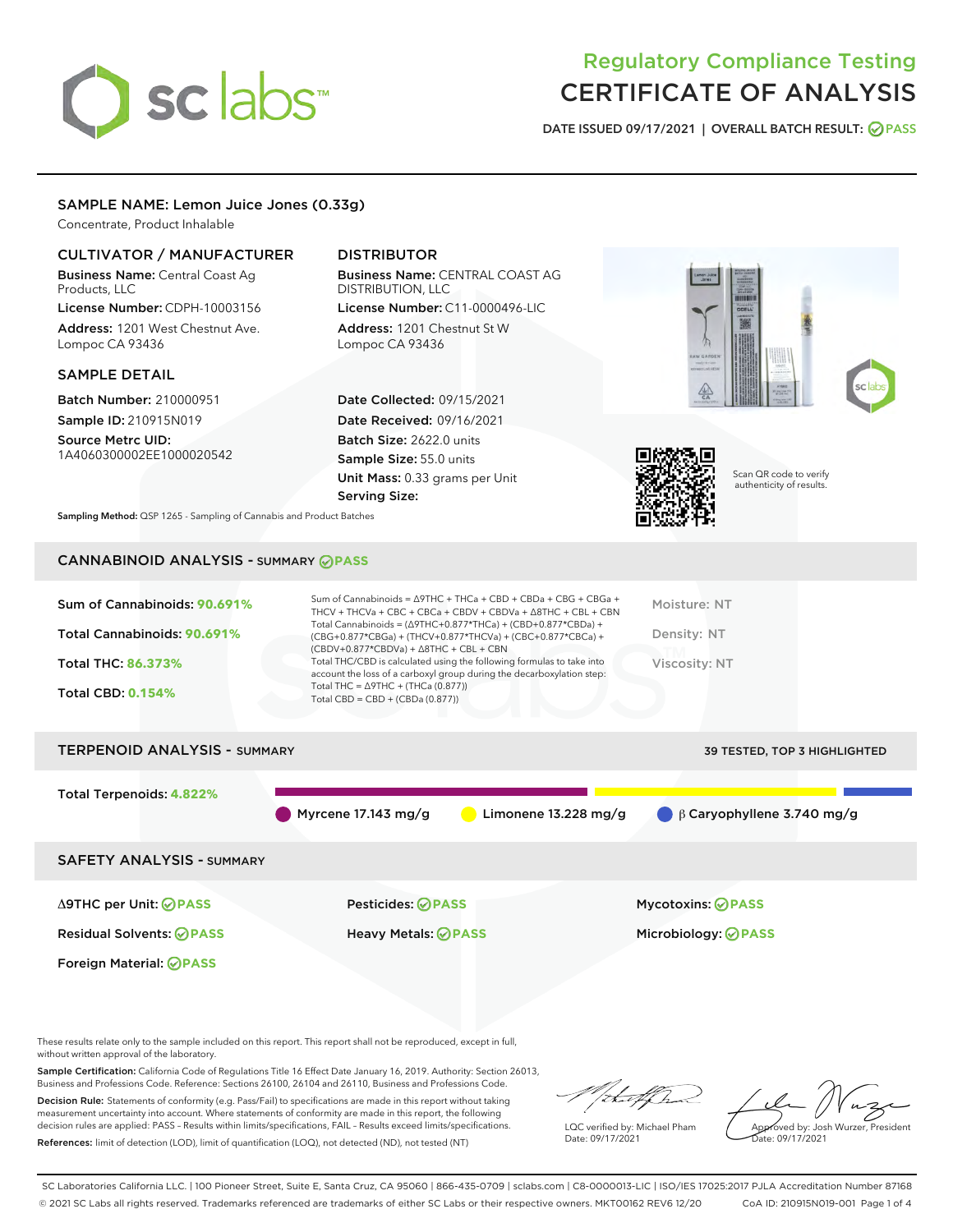



LEMON JUICE JONES (0.33G) | DATE ISSUED 09/17/2021 | OVERALL BATCH RESULT: ● PASS

#### CANNABINOID TEST RESULTS - 09/17/2021 2 PASS

Tested by high-performance liquid chromatography with diode-array detection (HPLC-DAD). **Method:** QSP 1157 - Analysis of Cannabinoids by HPLC-DAD

#### TOTAL CANNABINOIDS: **90.691%**

Total Cannabinoids (Total THC) + (Total CBD) + (Total CBG) + (Total THCV) + (Total CBC) + (Total CBDV) + ∆8THC + CBL + CBN

TOTAL THC: **86.373%** Total THC (∆9THC+0.877\*THCa)

TOTAL CBD: **0.154%**

Total CBD (CBD+0.877\*CBDa)

TOTAL CBG: 2.724% Total CBG (CBG+0.877\*CBGa)

TOTAL THCV: 1.05% Total THCV (THCV+0.877\*THCVa)

TOTAL CBC: ND Total CBC (CBC+0.877\*CBCa)

TOTAL CBDV: ND Total CBDV (CBDV+0.877\*CBDVa)

| <b>COMPOUND</b>  | LOD/LOQ<br>(mg/g)          | <b>MEASUREMENT</b><br><b>UNCERTAINTY</b><br>(mg/g) | <b>RESULT</b><br>(mg/g) | <b>RESULT</b><br>(%) |
|------------------|----------------------------|----------------------------------------------------|-------------------------|----------------------|
| <b>A9THC</b>     | 0.06 / 0.26                | ±29.712                                            | 863.73                  | 86.373               |
| <b>CBG</b>       | 0.06 / 0.19                | ±1.073                                             | 27.24                   | 2.724                |
| <b>THCV</b>      | 0.1 / 0.2                  | ±0.52                                              | 10.5                    | 1.05                 |
| <b>CBN</b>       | 0.1/0.3                    | ±0.13                                              | 2.0                     | 0.20                 |
| $\triangle$ 8THC | 0.1/0.4                    | ±0.15                                              | 1.9                     | 0.19                 |
| <b>CBD</b>       | 0.07/0.29                  | ±0.071                                             | 1.54                    | 0.154                |
| <b>THCa</b>      | 0.05/0.14                  | N/A                                                | <b>ND</b>               | <b>ND</b>            |
| <b>THCVa</b>     | 0.07/0.20                  | N/A                                                | <b>ND</b>               | <b>ND</b>            |
| <b>CBDa</b>      | 0.02/0.19                  | N/A                                                | <b>ND</b>               | <b>ND</b>            |
| <b>CBDV</b>      | 0.04 / 0.15                | N/A                                                | <b>ND</b>               | <b>ND</b>            |
| <b>CBDVa</b>     | 0.03/0.53                  | N/A                                                | <b>ND</b>               | <b>ND</b>            |
| <b>CBGa</b>      | 0.1/0.2                    | N/A                                                | <b>ND</b>               | <b>ND</b>            |
| <b>CBL</b>       | 0.06 / 0.24                | N/A                                                | <b>ND</b>               | <b>ND</b>            |
| <b>CBC</b>       | 0.2 / 0.5                  | N/A                                                | <b>ND</b>               | <b>ND</b>            |
| <b>CBCa</b>      | 0.07 / 0.28                | N/A                                                | <b>ND</b>               | <b>ND</b>            |
|                  | <b>SUM OF CANNABINOIDS</b> |                                                    | 906.91 mg/g             | 90.691%              |

#### **UNIT MASS: 0.33 grams per Unit**

| ∆9THC per Unit                                                                            | 1120 per-package limit | 285.03 mg/unit<br><b>PASS</b> |  |  |
|-------------------------------------------------------------------------------------------|------------------------|-------------------------------|--|--|
| <b>Total THC per Unit</b>                                                                 |                        | 285.03 mg/unit                |  |  |
| <b>CBD per Unit</b>                                                                       |                        | $0.51$ mg/unit                |  |  |
| <b>Total CBD per Unit</b>                                                                 |                        | $0.51$ mg/unit                |  |  |
| Sum of Cannabinoids<br>per Unit                                                           |                        | 299.28 mg/unit                |  |  |
| <b>Total Cannabinoids</b><br>per Unit                                                     |                        | 299.33 mg/unit                |  |  |
| <b>MOISTURE TEST RESULT</b><br><b>DENSITY TEST RESULT</b><br><b>VISCOSITY TEST RESULT</b> |                        |                               |  |  |

Not Tested

Not Tested

Not Tested

#### TERPENOID TEST RESULTS - 09/17/2021

Terpene analysis utilizing gas chromatography-flame ionization detection (GC-FID). **Method:** QSP 1192 - Analysis of Terpenoids by GC-FID

| <b>COMPOUND</b>                     | LOD/LOQ<br>(mg/g) | <b>MEASUREMENT</b><br><b>UNCERTAINTY</b><br>(mg/g) | <b>RESULT</b><br>(mg/g)                          | <b>RESULT</b><br>(%) |
|-------------------------------------|-------------------|----------------------------------------------------|--------------------------------------------------|----------------------|
| <b>Myrcene</b>                      | 0.008 / 0.025     | ±0.2211                                            | 17.143                                           | 1.7143               |
| Limonene                            | 0.005 / 0.016     | ±0.1892                                            | 13.228                                           | 1.3228               |
| $\upbeta$ Caryophyllene             | 0.004 / 0.012     | ±0.1331                                            | 3.740                                            | 0.3740               |
| $\alpha$ Pinene                     | 0.005 / 0.017     | ±0.0315                                            | 3.664                                            | 0.3664               |
| $\beta$ Pinene                      | 0.004 / 0.014     | ±0.0350                                            | 3.042                                            | 0.3042               |
| Linalool                            | 0.009/0.032       | ±0.0640                                            | 1.685                                            | 0.1685               |
| Terpineol                           | 0.016 / 0.055     | ±0.0869                                            | 1.416                                            | 0.1416               |
| Ocimene                             | 0.011 / 0.038     | ±0.0297                                            | 0.925                                            | 0.0925               |
| $\alpha$ Humulene                   | 0.009 / 0.029     | ±0.0292                                            | 0.910                                            | 0.0910               |
| Fenchol                             | 0.010 / 0.034     | ±0.0329                                            | 0.851                                            | 0.0851               |
| Valencene                           | 0.009 / 0.030     | ±0.0243                                            | 0.352                                            | 0.0352               |
| Camphene                            | 0.005 / 0.015     | ±0.0035                                            | 0.304                                            | 0.0304               |
| <b>Terpinolene</b>                  | 0.008 / 0.026     | ±0.0046                                            | 0.225                                            | 0.0225               |
| trans-ß-Farnesene                   | 0.008 / 0.025     | ±0.0061                                            | 0.171                                            | 0.0171               |
| <b>Borneol</b>                      | 0.005 / 0.016     | ±0.0063                                            | 0.151                                            | 0.0151               |
| Guaiol                              | 0.009 / 0.030     | ±0.0042                                            | 0.090                                            | 0.0090               |
| $\alpha$ Bisabolol                  | 0.008 / 0.026     | ±0.0046                                            | 0.087                                            | 0.0087               |
| Fenchone                            | 0.009 / 0.028     | ±0.0025                                            | 0.085                                            | 0.0085               |
| Citronellol                         | 0.003 / 0.010     | ±0.0031                                            | 0.064                                            | 0.0064               |
| Nerolidol                           | 0.009 / 0.028     | ±0.0026                                            | 0.041                                            | 0.0041               |
| $\gamma$ Terpinene                  | 0.006 / 0.018     | ±0.0005                                            | 0.028                                            | 0.0028               |
| $\alpha$ Terpinene                  | 0.005 / 0.017     | ±0.0003                                            | 0.018                                            | 0.0018               |
| $\alpha$ Phellandrene               | 0.006 / 0.020     | N/A                                                | $<$ LOQ                                          | <loq< th=""></loq<>  |
| Sabinene Hydrate                    | 0.006 / 0.022     | N/A                                                | <loq< th=""><th><loq< th=""></loq<></th></loq<>  | <loq< th=""></loq<>  |
| Nerol                               | 0.003 / 0.011     | N/A                                                | <loq< th=""><th><math>&lt;</math>LOQ</th></loq<> | $<$ LOQ              |
| Caryophyllene<br>Oxide <sup>'</sup> | 0.010 / 0.033     | N/A                                                | <loq< th=""><th><loq< th=""></loq<></th></loq<>  | <loq< th=""></loq<>  |
| Sabinene                            | 0.004 / 0.014     | N/A                                                | <b>ND</b>                                        | ND                   |
| 3 Carene                            | 0.005 / 0.018     | N/A                                                | <b>ND</b>                                        | ND                   |
| p-Cymene                            | 0.005 / 0.016     | N/A                                                | ND                                               | ND                   |
| Eucalyptol                          | 0.006 / 0.018     | N/A                                                | <b>ND</b>                                        | <b>ND</b>            |
| (-)-Isopulegol                      | 0.005 / 0.016     | N/A                                                | ND                                               | ND                   |
| Camphor                             | 0.006 / 0.019     | N/A                                                | <b>ND</b>                                        | ND                   |
| Isoborneol                          | 0.004 / 0.012     | N/A                                                | <b>ND</b>                                        | ND                   |
| Menthol                             | 0.008 / 0.025     | N/A                                                | ND                                               | ND                   |
| R-(+)-Pulegone                      | 0.003 / 0.011     | N/A                                                | ND                                               | ND                   |
| Geraniol                            | 0.002 / 0.007     | N/A                                                | ND                                               | ND                   |
| <b>Geranyl Acetate</b>              | 0.004 / 0.014     | N/A                                                | ND                                               | ND                   |
| $\alpha$ Cedrene                    | 0.005 / 0.016     | N/A                                                | ND                                               | ND                   |
| Cedrol                              | 0.008 / 0.027     | N/A                                                | <b>ND</b>                                        | ND                   |
| <b>TOTAL TERPENOIDS</b>             |                   |                                                    | 48.220 mg/g                                      | 4.822%               |

SC Laboratories California LLC. | 100 Pioneer Street, Suite E, Santa Cruz, CA 95060 | 866-435-0709 | sclabs.com | C8-0000013-LIC | ISO/IES 17025:2017 PJLA Accreditation Number 87168 © 2021 SC Labs all rights reserved. Trademarks referenced are trademarks of either SC Labs or their respective owners. MKT00162 REV6 12/20 CoA ID: 210915N019-001 Page 2 of 4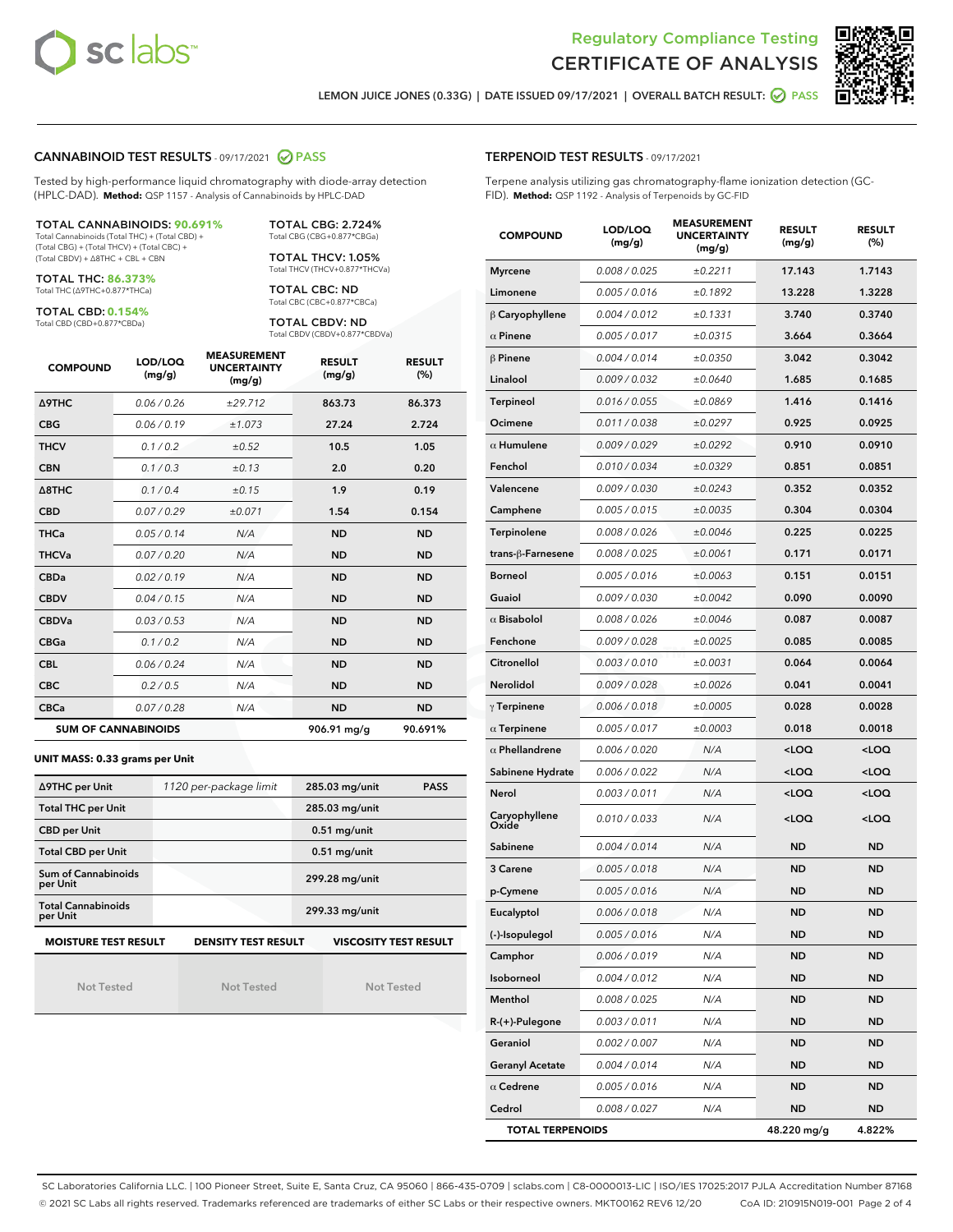



LEMON JUICE JONES (0.33G) | DATE ISSUED 09/17/2021 | OVERALL BATCH RESULT: <mark>⊘</mark> PASS

# CATEGORY 1 PESTICIDE TEST RESULTS - 09/17/2021 @ PASS

Pesticide and plant growth regulator analysis utilizing high-performance liquid chromatography-mass spectrometry (HPLC-MS) or gas chromatography-mass spectrometry (GC-MS). \*GC-MS utilized where indicated. **Method:** QSP 1212 - Analysis of Pesticides and Mycotoxins by LC-MS or QSP 1213 - Analysis of Pesticides by GC-MS

| <b>COMPOUND</b>             | LOD/LOQ<br>$(\mu g/g)$ | <b>ACTION</b><br><b>LIMIT</b><br>$(\mu g/g)$ | <b>MEASUREMENT</b><br><b>UNCERTAINTY</b><br>$(\mu g/g)$ | <b>RESULT</b><br>$(\mu g/g)$ | <b>RESULT</b> |
|-----------------------------|------------------------|----------------------------------------------|---------------------------------------------------------|------------------------------|---------------|
| Aldicarb                    | 0.03 / 0.08            | $\ge$ LOD                                    | N/A                                                     | <b>ND</b>                    | <b>PASS</b>   |
| Carbofuran                  | 0.02 / 0.05            | $\ge$ LOD                                    | N/A                                                     | <b>ND</b>                    | <b>PASS</b>   |
| Chlordane*                  | 0.03 / 0.08            | $\ge$ LOD                                    | N/A                                                     | <b>ND</b>                    | <b>PASS</b>   |
| Chlorfenapyr*               | 0.03/0.10              | $\ge$ LOD                                    | N/A                                                     | <b>ND</b>                    | <b>PASS</b>   |
| Chlorpyrifos                | 0.02/0.06              | $>$ LOD                                      | N/A                                                     | <b>ND</b>                    | <b>PASS</b>   |
| Coumaphos                   | 0.02 / 0.07            | $\ge$ LOD                                    | N/A                                                     | <b>ND</b>                    | <b>PASS</b>   |
| Daminozide                  | 0.02/0.07              | $>$ LOD                                      | N/A                                                     | <b>ND</b>                    | <b>PASS</b>   |
| <b>DDVP</b><br>(Dichlorvos) | 0.03/0.09              | $\ge$ LOD                                    | N/A                                                     | <b>ND</b>                    | <b>PASS</b>   |
| <b>Dimethoate</b>           | 0.03 / 0.08            | $\ge$ LOD                                    | N/A                                                     | <b>ND</b>                    | <b>PASS</b>   |
| Ethoprop(hos)               | 0.03/0.10              | $\ge$ LOD                                    | N/A                                                     | <b>ND</b>                    | <b>PASS</b>   |
| Etofenprox                  | 0.02 / 0.06            | $\ge$ LOD                                    | N/A                                                     | <b>ND</b>                    | <b>PASS</b>   |
| Fenoxycarb                  | 0.03 / 0.08            | $\geq$ LOD                                   | N/A                                                     | <b>ND</b>                    | <b>PASS</b>   |
| Fipronil                    | 0.03 / 0.08            | $\ge$ LOD                                    | N/A                                                     | <b>ND</b>                    | <b>PASS</b>   |
| Imazalil                    | 0.02 / 0.06            | $\ge$ LOD                                    | N/A                                                     | <b>ND</b>                    | <b>PASS</b>   |
| Methiocarb                  | 0.02 / 0.07            | $\ge$ LOD                                    | N/A                                                     | <b>ND</b>                    | <b>PASS</b>   |
| Methyl<br>parathion         | 0.03/0.10              | $\geq$ LOD                                   | N/A                                                     | <b>ND</b>                    | <b>PASS</b>   |
| <b>Mevinphos</b>            | 0.03/0.09              | $\geq$ LOD                                   | N/A                                                     | <b>ND</b>                    | <b>PASS</b>   |
| Paclobutrazol               | 0.02 / 0.05            | $\geq$ LOD                                   | N/A                                                     | <b>ND</b>                    | <b>PASS</b>   |
| Propoxur                    | 0.03/0.09              | $>$ LOD                                      | N/A                                                     | <b>ND</b>                    | <b>PASS</b>   |
| Spiroxamine                 | 0.03 / 0.08            | $\ge$ LOD                                    | N/A                                                     | <b>ND</b>                    | <b>PASS</b>   |
| Thiacloprid                 | 0.03/0.10              | $\geq$ LOD                                   | N/A                                                     | <b>ND</b>                    | <b>PASS</b>   |
|                             |                        |                                              |                                                         |                              |               |

# CATEGORY 2 PESTICIDE TEST RESULTS - 09/17/2021 @ PASS

| <b>COMPOUND</b>          | LOD/LOO<br>$(\mu g/g)$ | <b>ACTION</b><br>LIMIT<br>$(\mu g/g)$ | <b>MEASUREMENT</b><br><b>UNCERTAINTY</b><br>$(\mu g/g)$ | <b>RESULT</b><br>$(\mu g/g)$ | <b>RESULT</b> |  |
|--------------------------|------------------------|---------------------------------------|---------------------------------------------------------|------------------------------|---------------|--|
| Abamectin                | 0.03/0.10              | 0.1                                   | N/A                                                     | <b>ND</b>                    | <b>PASS</b>   |  |
| Acephate                 | 0.02/0.07              | 0.1                                   | N/A                                                     | <b>ND</b>                    | <b>PASS</b>   |  |
| Acequinocyl              | 0.02/0.07              | 0.1                                   | N/A                                                     | <b>ND</b>                    | <b>PASS</b>   |  |
| Acetamiprid              | 0.02/0.05              | 0.1                                   | N/A                                                     | <b>ND</b>                    | <b>PASS</b>   |  |
| Azoxystrobin             | 0.02/0.07              | 0.1                                   | N/A                                                     | <b>ND</b>                    | <b>PASS</b>   |  |
| <b>Bifenazate</b>        | 0.01/0.04              | 0.1                                   | N/A                                                     | <b>ND</b>                    | <b>PASS</b>   |  |
| <b>Bifenthrin</b>        | 0.02/0.05              | 3                                     | N/A                                                     | <b>ND</b>                    | <b>PASS</b>   |  |
| <b>Boscalid</b>          | 0.03/0.09              | 0.1                                   | N/A                                                     | <b>ND</b>                    | <b>PASS</b>   |  |
| Captan                   | 0.19/0.57              | 0.7                                   | N/A                                                     | <b>ND</b>                    | <b>PASS</b>   |  |
| Carbaryl                 | 0.02/0.06              | 0.5                                   | N/A                                                     | <b>ND</b>                    | <b>PASS</b>   |  |
| Chlorantranilip-<br>role | 0.04/0.12              | 10                                    | N/A                                                     | <b>ND</b>                    | <b>PASS</b>   |  |
| Clofentezine             | 0.03/0.09              | 0.1                                   | N/A                                                     | <b>ND</b>                    | <b>PASS</b>   |  |

### CATEGORY 2 PESTICIDE TEST RESULTS - 09/17/2021 continued

| <b>COMPOUND</b>               | LOD/LOQ<br>$(\mu g/g)$ | <b>ACTION</b><br>LIMIT<br>(µg/g) | <b>MEASUREMENT</b><br><b>UNCERTAINTY</b><br>(µg/g) | <b>RESULT</b><br>$(\mu g/g)$ | <b>RESULT</b> |
|-------------------------------|------------------------|----------------------------------|----------------------------------------------------|------------------------------|---------------|
| Cyfluthrin                    | 0.12 / 0.38            | $\overline{2}$                   | N/A                                                | <b>ND</b>                    | <b>PASS</b>   |
| Cypermethrin                  | 0.11/0.32              | 1                                | N/A                                                | <b>ND</b>                    | <b>PASS</b>   |
| Diazinon                      | 0.02 / 0.05            | 0.1                              | N/A                                                | <b>ND</b>                    | <b>PASS</b>   |
| Dimethomorph                  | 0.03 / 0.09            | $\overline{2}$                   | N/A                                                | <b>ND</b>                    | <b>PASS</b>   |
| Etoxazole                     | 0.02 / 0.06            | 0.1                              | N/A                                                | <b>ND</b>                    | <b>PASS</b>   |
| Fenhexamid                    | 0.03 / 0.09            | 0.1                              | N/A                                                | <b>ND</b>                    | <b>PASS</b>   |
| Fenpyroximate                 | 0.02 / 0.06            | 0.1                              | N/A                                                | <b>ND</b>                    | <b>PASS</b>   |
| Flonicamid                    | 0.03 / 0.10            | 0.1                              | N/A                                                | <b>ND</b>                    | <b>PASS</b>   |
| Fludioxonil                   | 0.03 / 0.10            | 0.1                              | N/A                                                | <b>ND</b>                    | <b>PASS</b>   |
| Hexythiazox                   | 0.02 / 0.07            | 0.1                              | N/A                                                | <b>ND</b>                    | <b>PASS</b>   |
| Imidacloprid                  | 0.04 / 0.11            | 5                                | N/A                                                | <b>ND</b>                    | <b>PASS</b>   |
| Kresoxim-methyl               | 0.02 / 0.07            | 0.1                              | N/A                                                | <b>ND</b>                    | <b>PASS</b>   |
| Malathion                     | 0.03 / 0.09            | 0.5                              | N/A                                                | <b>ND</b>                    | <b>PASS</b>   |
| Metalaxyl                     | 0.02 / 0.07            | $\overline{c}$                   | N/A                                                | <b>ND</b>                    | <b>PASS</b>   |
| Methomyl                      | 0.03 / 0.10            | 1                                | N/A                                                | <b>ND</b>                    | <b>PASS</b>   |
| Myclobutanil                  | 0.03 / 0.09            | 0.1                              | N/A                                                | <b>ND</b>                    | <b>PASS</b>   |
| Naled                         | 0.02 / 0.07            | 0.1                              | N/A                                                | <b>ND</b>                    | <b>PASS</b>   |
| Oxamyl                        | 0.04 / 0.11            | 0.5                              | N/A                                                | ND                           | <b>PASS</b>   |
| Pentachloronitro-<br>benzene* | 0.03 / 0.09            | 0.1                              | N/A                                                | <b>ND</b>                    | <b>PASS</b>   |
| Permethrin                    | 0.04 / 0.12            | 0.5                              | N/A                                                | <b>ND</b>                    | <b>PASS</b>   |
| Phosmet                       | 0.03 / 0.10            | 0.1                              | N/A                                                | <b>ND</b>                    | <b>PASS</b>   |
| Piperonylbu-<br>toxide        | 0.02 / 0.07            | 3                                | N/A                                                | <b>ND</b>                    | <b>PASS</b>   |
| Prallethrin                   | 0.03 / 0.08            | 0.1                              | N/A                                                | <b>ND</b>                    | <b>PASS</b>   |
| Propiconazole                 | 0.02 / 0.07            | 0.1                              | N/A                                                | <b>ND</b>                    | <b>PASS</b>   |
| Pyrethrins                    | 0.04 / 0.12            | 0.5                              | N/A                                                | <b>ND</b>                    | <b>PASS</b>   |
| Pyridaben                     | 0.02 / 0.07            | 0.1                              | N/A                                                | <b>ND</b>                    | <b>PASS</b>   |
| Spinetoram                    | 0.02 / 0.07            | 0.1                              | N/A                                                | <b>ND</b>                    | <b>PASS</b>   |
| Spinosad                      | 0.02 / 0.07            | 0.1                              | N/A                                                | <b>ND</b>                    | <b>PASS</b>   |
| Spiromesifen                  | 0.02 / 0.05            | 0.1                              | N/A                                                | ND                           | <b>PASS</b>   |
| Spirotetramat                 | 0.02 / 0.06            | 0.1                              | N/A                                                | <b>ND</b>                    | <b>PASS</b>   |
| Tebuconazole                  | 0.02 / 0.07            | 0.1                              | N/A                                                | <b>ND</b>                    | <b>PASS</b>   |
| Thiamethoxam                  | 0.03 / 0.10            | 5                                | N/A                                                | <b>ND</b>                    | <b>PASS</b>   |
| Trifloxystrobin               | 0.03 / 0.08            | 0.1                              | N/A                                                | <b>ND</b>                    | <b>PASS</b>   |

SC Laboratories California LLC. | 100 Pioneer Street, Suite E, Santa Cruz, CA 95060 | 866-435-0709 | sclabs.com | C8-0000013-LIC | ISO/IES 17025:2017 PJLA Accreditation Number 87168 © 2021 SC Labs all rights reserved. Trademarks referenced are trademarks of either SC Labs or their respective owners. MKT00162 REV6 12/20 CoA ID: 210915N019-001 Page 3 of 4